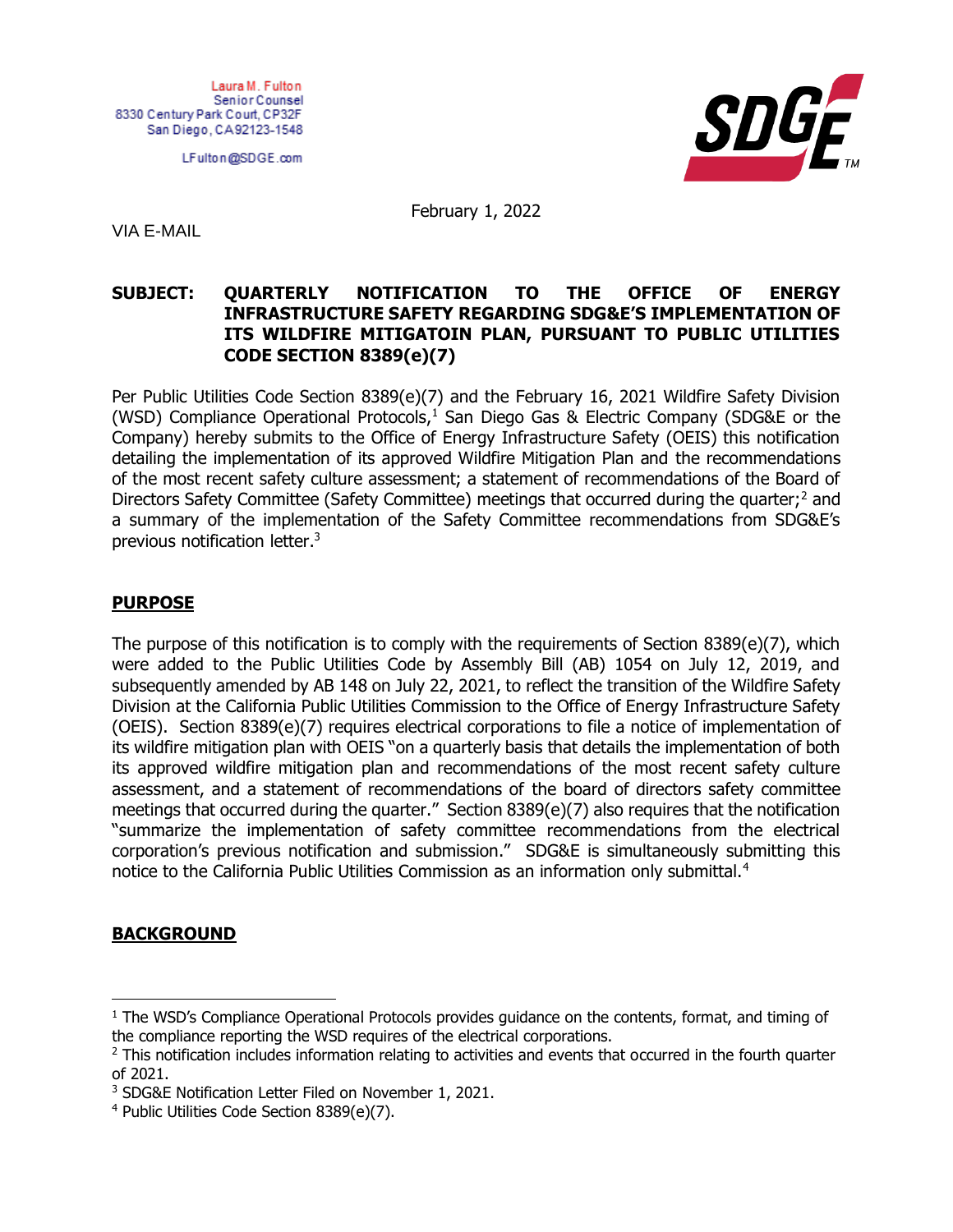Governor Newsom signed AB 1054 into law on July 12, 2019. AB 1054 contains numerous statutory provisions and amendments designed to enhance the mitigation and prevention of catastrophic wildfires – including wildfires linked to utility equipment – in California. AB 1054 added Section 8389 to the Public Utilities Code. Section 8389(e) establishes the requirements for annual safety certifications<sup>5</sup> and, *inter alia*, requires electrical corporations to establish a safety committee of its board of directors composed of members with relevant safety experience, establish board-of-director-level reporting to the Commission on safety issues, and file quarterly submissions notifying OEIS and the Commission of the implementation of its Wildfire Mitigation Plan and other matters as described above.

# **DISCUSSION**

#### **Implementation of SDG&E's Approved Wildfire Mitigation Plan**

SDG&E continues to track 35 quantitative metrics and 44 qualitative metrics on 78 different mitigations proposed in its 2021 Wildfire Mitigation Plan Update. These mitigations involve a wide array of topic areas such as: inspection and maintenance programs, infrastructure replacement programs, and vegetation management programs designed to mitigate the risk of ignitions due to a fault on the electric system. SDG&E has mitigation programs to enhance situational awareness, which informs SDG&E's risk models and helps prioritize infrastructure replacement; and strategies and tools for real time decision making during emergency response or Public Safety Power Shutoff (PSPS) events. SDG&E also has mitigations intended to reduce the impact of a wildfire once an ignition has occurred, including high-definition cameras, ground and aerial fire suppression resources, and a fuels management program.

In addition, SDG&E has implemented measures to mitigate the customer impacts associated with PSPS events, including the installation of remote switches to limit the number of customers exposed to PSPS, the establishment of customer resource centers during PSPS events, and SDG&E's customer outreach programs.

In Attachment A hereto, SDG&E provides a breakdown of the progress on quantitative targets for these mitigations. In summary, SDG&E has fire hardened 156.8 miles of its electric system including 25.9 miles of undergrounding and 20.6 miles of covered conductor, completed 100% of its detailed inspections, and completed 100% of vegetation inspections in 2021. More information on these metrics can be found in SDG&E's Quarterly Initiative Update, also filed February 1, 2022.

#### **Implementation of SDG&E's Most Recent Safety Culture Assessment**

Energy Safety issued SDG&E's 2021 Safety Culture Assessment on September 2, 2021. The safety culture assessment was conducted by a third-party contractor, DEKRA, on behalf of Energy Safety. DEKRA assessed the safety culture of SDG&E through workplace surveys and interviews, and generally found that SDG&E "has a robust process for measuring and improving the safety culture, with ambitious near and long-term safety objectives supported by field-based projects

<sup>5</sup> SDG&E received its 2020 safety certification from the WSD via a letter dated September 14, 2020.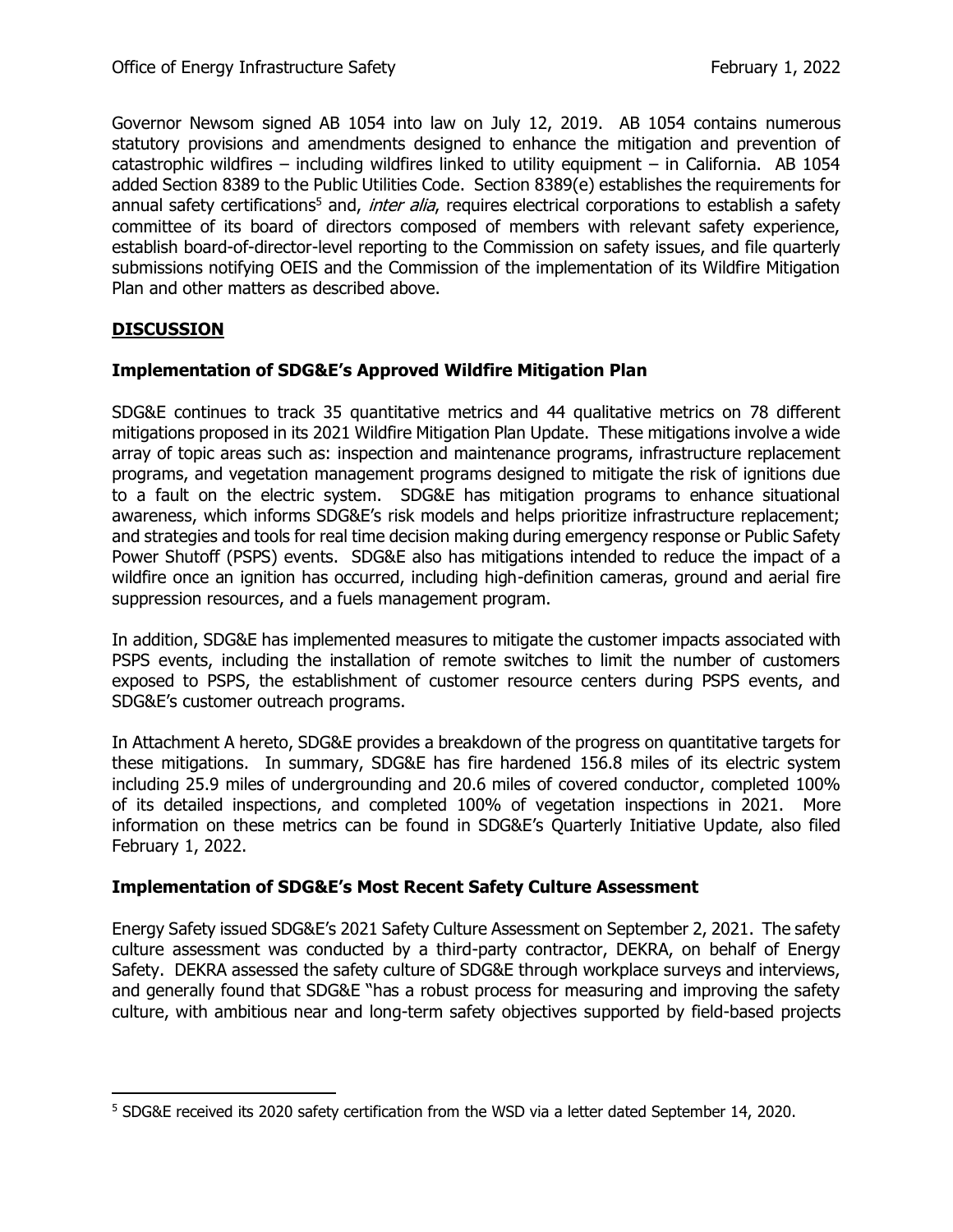and initiatives for frontline supervisors, employees, and contractors."<sup>6</sup> DEKRA made three recommendations for SDG&E to act upon:

- 1. Integrate safe behaviors associated with mitigating hazards from wildfires and hostile interactions with discontented members of the public into the Behavior-Based Safety observation program.
- 2. Clarify, coach, and track the behaviors field leadership needs to adopt to advance the safety culture.
- 3. Recognize and take action to mitigate the serious exposure posed by interactions with certain discontented members of the public.

SDG&E agreed to implement all of the findings and recommendations for improvement of its safety culture assessment on September 3, 2021. SDG&E is actively working to implement the safety culture assessment report through various methods under consideration, including but not limited to the following:

- Operational managers and supervisors will communicate and educate workers on the safe behaviors associated with mitigating hazards from wildfires and hostile interactions with discontented members of the public.
- Updating SDG&E's safety observation checklists to identify safe and at-risk behaviors associated with mitigating hazards from wildfires and utilize in-house and contract workers to perform observations.
- Safety advisors will host meetings with groups who are likely to have interaction with members of the public and provide public safety training refreshers.
- If feasible, adding or expanding SDG&E's near miss reporting application to capture risks posed by discontented members of the public.
- Host company-wide psychological safety town hall events and manager training workshops to educate and promote a culture of safety and trust.
- Chief Safety Officer will perform on-site safety visits (rotating district locations) with direct employee engagement, and monitor interactions and feedback.
- District leadership (Directors) will perform on-site safety visits (rotating district locations) with direct employee engagement; track interactions and feedback.
- District leaders will hold safety all-hands meetings to clarify and set safety expectations to advance the safety culture.
- Executive Safety Council (ESC) will solicit feedback from front-line operational employees and supervision on safety culture.

Since its November 1, 2021 Quarterly Notification, SDG&E has performed the following activities to support the above-listed initiatives for implementing safety culture assessment report recommendations:

• In December 2021, SDG&E deployed enhancements to its Near Miss Reporting web-based portal and smart phone application. This invaluable tool for proactively reporting potential risk events has been updated to capture a broader scope of potential concerns, including wildfire-specific potential risks, to allow for increased reporting and deeper data analytics.

 $6$  Safety Culture Assessment for San Diego Gas & Electric Company, prepared by DEKRA (September 2021).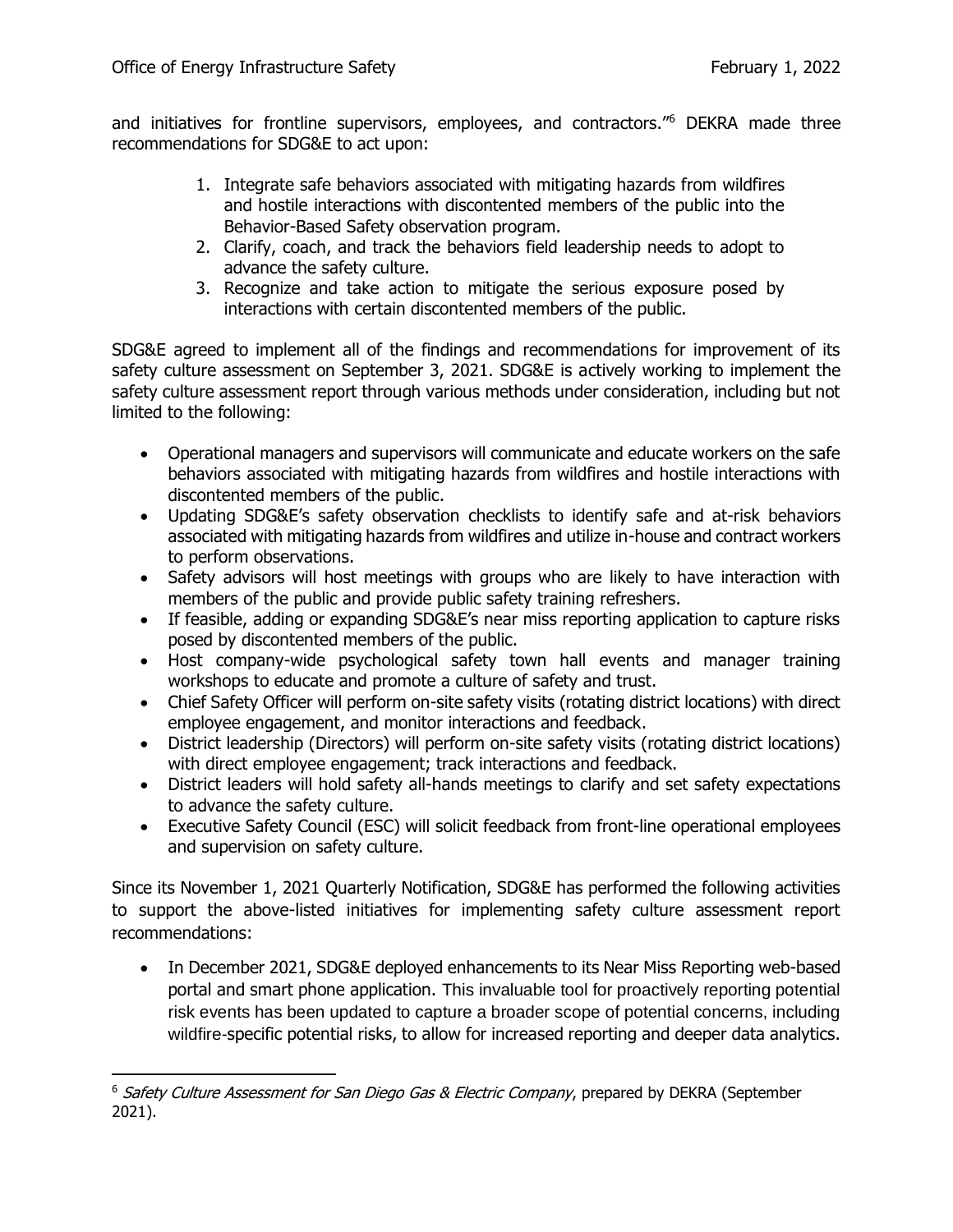- On December 3, 2021, SDG&E hosted an employee-wide virtual town hall, the third in a series of psychological safety topics. Speakers of this town hall event included SDG&E CEO Caroline Winn; President and CFO, Bruce Folkmann; Vice President of Risk Management and Compliance, Mike Schneider; and Dr. Taylor Harrell, an award-winning researcher, consultant, and organizational leadership coach. Dr. Taylor – who shared her insights and expertise in previous SDG&E town hall events – moderated a panel of company leaders who are successfully working to create learning organizations that foster psychological safety and a strong culture of accountability.
- An Executive Safety Council meeting was conducted on December 21, 2021, between SDG&E executives, front-line operational employees, and supervision where employees were asked to provide candid feedback and raise any concerns.
- SDG&E ended 2021 with the highest number of safety observations ever performed.
- Operational leaders held a series of safety summits in January 2022 in an effort to start the year with a strong safety focus and continue to move our safety culture forward.
- In January 2022, SDG&E's external communications team issued postings on social media platforms (e.g., Instagram, Facebook, Nextdoor.com) reminding customers and members of the public that SDG&E employees may be on their property performing work to maintain safety and reliability.

# **Meetings of SDG&E's Board Safety Committee Meeting**

The SDG&E Board Safety Committee<sup>7</sup> advises and assists the Board of Directors in the oversight of safely providing electric and natural gas services to the Company's customers. The Safety Committee held a meeting on November 2, 2021, during which it received presentations from SDG&E management and employees. Kevin Geraghty, Senior Vice President for Electric Operations at SDG&E, provided an update on SDG&E's safety performance metrics to date, and the Company's finish strong focus. Rodger Schwecke, Senior Vice President and Chief Infrastructure Officer for So Cal Gas, updated the Committee on efforts to mitigate excavation damage impacting transmission and distribution systems and discussed the Company's public awareness campaign and damage reduction strategies.

Elizabeth Peters, Safety Management System Manager for SDG&E, provided an overview of how SDG&E is working to integrate the Safety Management System (SMS) into operational workflow. SMS increases the use of data and analytics to identify risk early in an effort to prevent future safety incidents. Ms. Peters summarized key milestones and accomplishments of the SMS to date. Daniel Sherlock, Specialist for Behavior Based Safety, gave the Committee background on the Behavior Accident Prevention Process (BAPP) and its foundational elements. He discussed workforce observations and the BAPP process of providing feedback, the underlying support system, and accomplishments to date.

Kendall Helm, SDG&E Vice President for People and Culture, reviewed the SDG&E proposed 2022 Incentive Compensation Plan (ICP) safety metrics and discussed potential changes to elements and weighting related to prior years.

 $7$  The Safety Committee members include Erbin B. Keith, Chairman; Robert J. Borthwick; and Caroline A. Winn.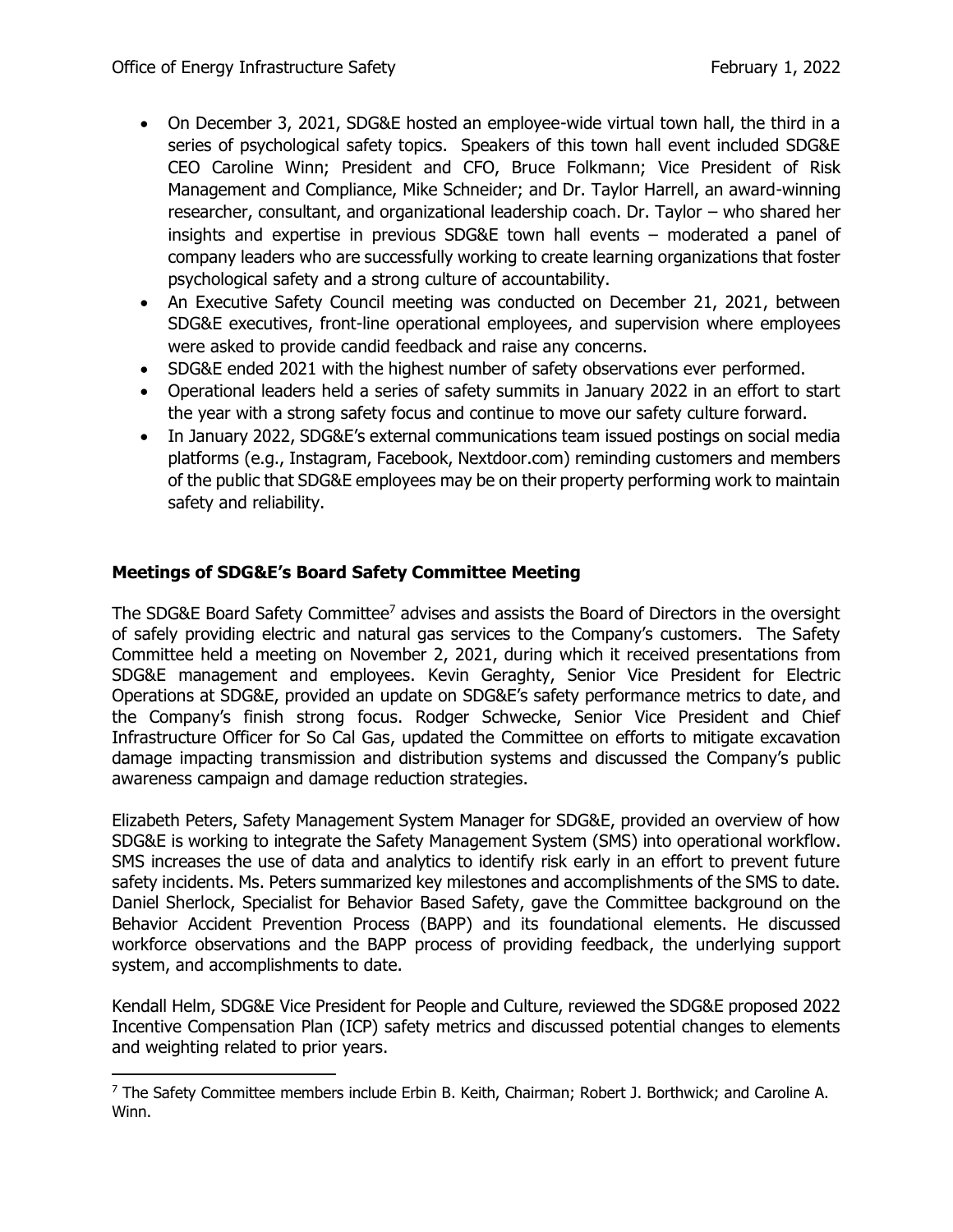During the meeting, the Safety Committee asked questions and engaged with SDG&E management and employees regarding the subjects of their presentations. SDG&E's next Board Safety Committee meeting is scheduled for March 2, 2022.

Erbin Keith, Deputy General Counsel of Sempra and Chair of the Safety Committee, provided the following recommendations of the Safety Committee to SDG&E:

- At an upcoming Safety Committee meeting, SDG&E should provide presentations updating the Board on the following topics:
	- $\circ$  The status of Dura-Line plastic pipe
	- o SDG&E's enhanced vegetation management program

#### **Implementation of Recommendations of the Board of Directors Safety Committee in the Prior Quarter**

As noted in SDG&E's August 2, 2021 Quarterly Notification Letter to OEIS, SDG&E's Board Safety Committee previously recommended that SDG&E provide updates on the following topics:

- Safety issues related to inspection of overhead lines, including training requirements for inspectors and quality assurance/quality control processes.
- The Company's efforts to ensure workforce safety related to covered conductor construction and maintenance.
- Steps SDG&E is taking to ensure employee, contractor, and customer safety.

Mr. Geraghty, Ms. Peters, and Mr. Sherlock each covered SDG&E's ongoing efforts to promote workforce safety, including behaviors applicable to inspections, construction, and maintenance. The presentations related to Behavior Based Safety and BAPP are also to further implement the recommendations of SDG&E's most recent Safety Culture Assessment, addressed above.

## **UPDATE ON SDG&E'S WILDFIRE SAFETY COMMUNITY ADVISORY COUNCIL MEETINGS**

Per the requirement established in D.20-05-051 that SDG&E report on advisory council activities on a quarterly basis, SDG&E's Wildfire Safety Community Advisory Council met on November 19, 2021. The Wildfire Safety Community Advisory Council is comprised of several important stakeholders in the SDG&E community and includes representatives from local and tribal governments, public safety partners, and Access and Functional Needs communities.

SDG&E's Chief Executive Officer, Caroline Winn, opened the November 19 meeting by welcoming new members of the council. Ms. Winn noted that SDG&E was recognized with three ReliabilityOne Awards for 2021, including co-recipient of the Overall National Reliability award, the "Best in the West" for outstanding reliability performance, and Outstanding Grid Sustainability award. The ReliabiltyOne Awards identify top performers and best practices that promote innovation and technology advancements, and those that place the highest value on their customers.